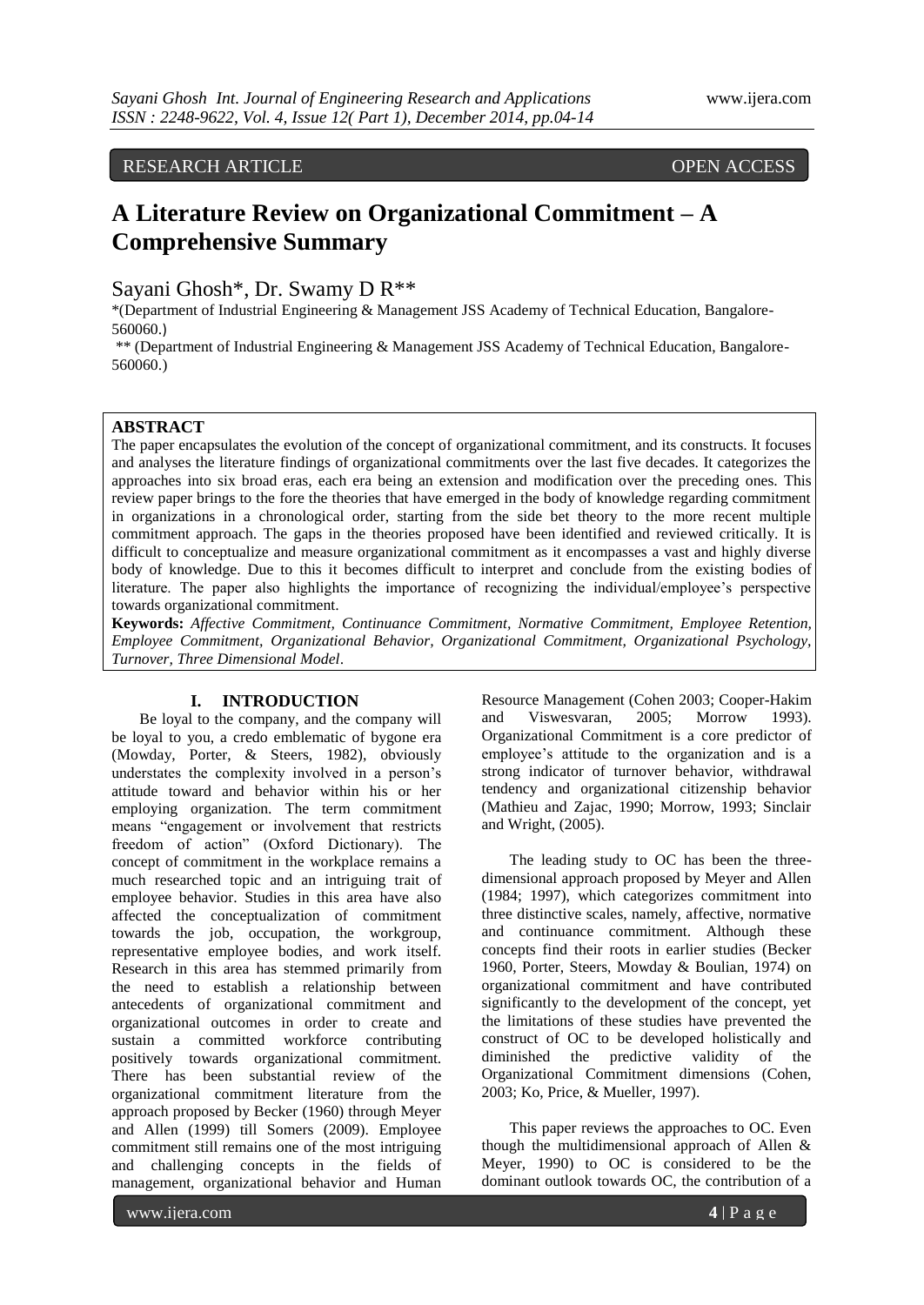few of its dimensions is still ambiguous and needs careful consideration towards understanding the concept of commitment. The evolution in OC concepts can be categorized into several theories: The Side Bet theory from Becker (1960), Porter's (1974) Affective Dependence theory, O"Reilley and Chatman (1986), Meyer and Allen"s Multidimension theory (1984, 1990) till Cohen"s Twodimension (2007) and Somers' Combined theory (2009). Each of these theories has its own way of explaining the concept of and a strong bearing on the present status of Organizational Commitment.

# **II. REVIEW OF THE COMMITMENT LITERATURE**

## **2.1The Early Era: The Side-Bet Approach**

According to Becker"s theory, the relationship between an employee and the organization is founded on behaviors bounded by a "contract" of economic gains. Employees are committed to the organization because they have some hidden vested investments or side-bets. These side-bets are valued by the individual because of the accrual of certain costs that render disengagement difficult. In fact Becker's theory identifies organizational commitment as a major predictor of voluntary turnover. Even though the side-bet theory was abandoned as a leading proponent of organizational commitment concept, yet the influence of this approach is very evident in Meyer and Allen"s Scale (1991), better acknowledged as continuance commitment.

# **2.2 The Middle Era: The Psychological Attachment Approach**

In the Middle Affective Dependence period, the focus shifted from tangible side-bets to psychological connection developed towards the organization. This school of thought attempted to describe commitment as a combination of attitude and interest in economic gains from associating with the company. Employee retention was attributed not only to economic gains, but more so to affective influence. Porter and his followers hence define commitment as "the relative strength of an individual"s identification with and involvement in a particular organization" (Mowday, Steers and Porter 1979; p.226).

Organizational Commitment, therefore, comprises of three components, namely, Strong Acceptance, Participation and Loyalty. It was even proposed that commitment was sometimes a better alternative construct to predict turnover intentions as opposed to job satisfaction. It is characterized by a belief in and strong acceptance of the company"s values, norms and goals, the willingness to exert

substantial effort for the well being and prosperity of the organization, and a resilient aspiration to serve the organization with loyalty and commitment (Mowday et al., 1979).

Porter et al. concept of organizational commitment is grounded on the basic assumption of Becker's theory, i.e., commitment and employee turnover are highly correlated. Based on Porter, Steers, Mowday and Boulian"s approach to OC, a tool in the form of a organizational commitment questionnaire was developed that captured not only the attitudinal notion of commitment, but also encapsulated the consequences of commitment. Due to the inherent limitations of the Organizational Commitment Questionnaire, Meyer and Allen (1984), O"Reilly and Chatman (1986) proposed the multi-dimension model.

# **2.3 The Third Era: The Multidimensional Approach**

This approach is the advancement from the single-dimension era of organizational commitment. The major proponents of the multi-dimension approach are Meyer and Allen (1984) and O"Reilley and Chatman (1986). Meyer and Allen"s Three Dimensional Theory (1984, 1990, 1997), has been the leading approach to organizational commitment for more than two decades. The fallacies and drawbacks resulting from improper execution of Becker"s Side-bet theory formed the basis for Meyer and Allen"s (1984) research in this area. It was argued that the scales developed by Becker"s followers (Alutto et al., 1973; Ritzer and Trice, 1969) measured attitudinal commitment rather than side-bets. They contended that the best way to measure side-bets was to employ indicators that can analyze the perceptions regarding the number and magnitude of side-bets an individual has made. After comparing the interrelationship between the common scales measuring organizational commitment, two scales were developed, one measuring Affective commitment and the other Continuance commitment.

The affective commitment scale developed was a significant improvement over the OCQ and was able to assess commitment which was exemplified by positive emotions of identifying with the work organization. It was designed to assess the extent to which an employee presents the desire to remain a member of an organization due to an emotional attachment to, and involvement with that organization. Meyer and Allen also argued that the Continuance commitment scale thus put forth would be able to enhance the representation of Becker's side-bet approach. This scale was designed to assess the extent to which an employee desires to remain a member of the organization because of the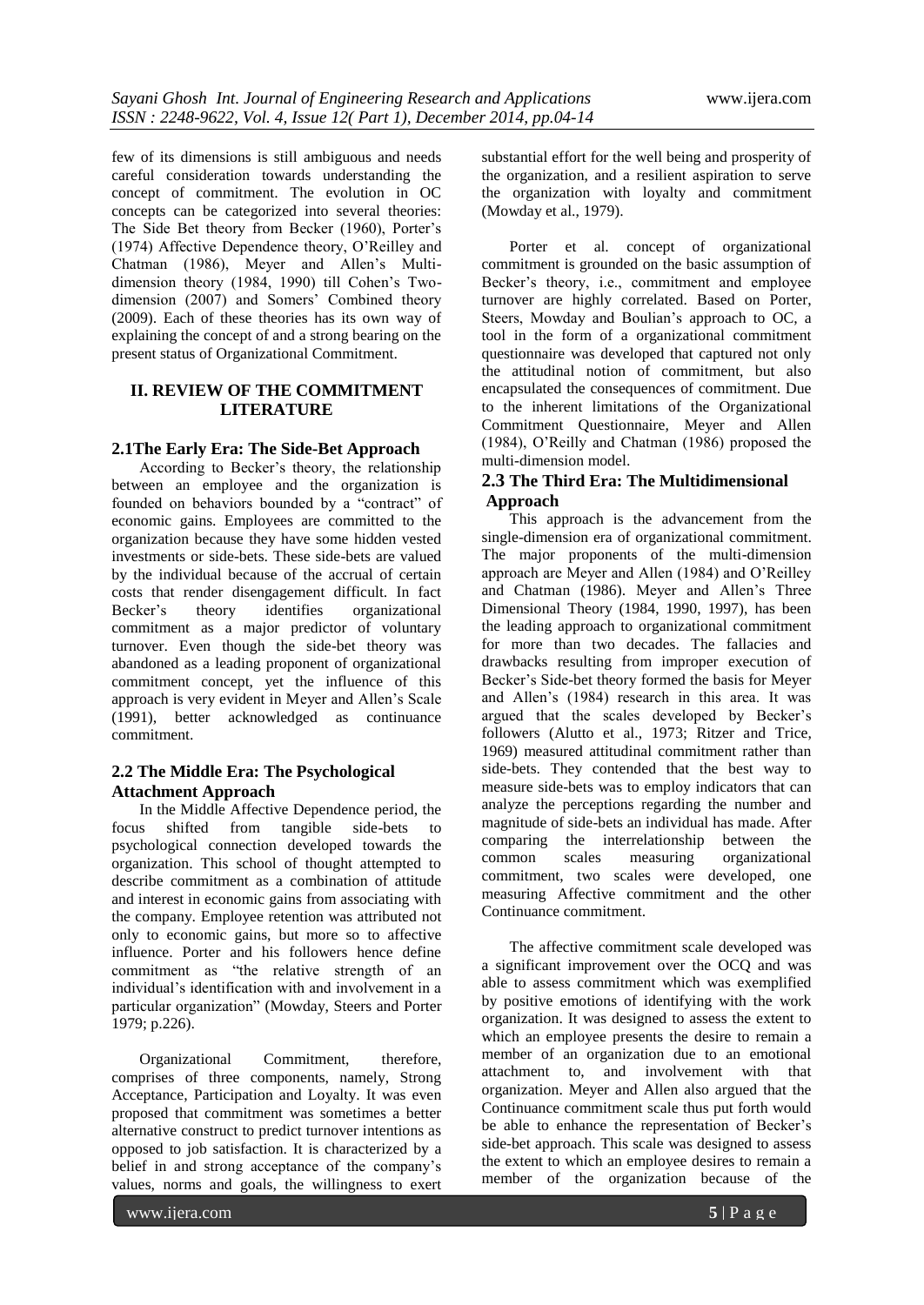awareness regarding the costs associated with leaving it.

Subsequently in the year 1990, Meyer & Allen proposed the third dimension of Organizational<br>Commitment scale, namely, Normative  $Commitment$ Commitment. Normative commitment stems from the desire to remain a member of the organization due to a feeling of obligation, which includes a sense of debt owed to a superior, a co-worker or the company on the whole. The scales proposed by Meyer & Allen have been tested time and again so that they can be used as instruments for gauging organizational commitment. The scales were evaluated for their psychometric properties, discriminant validity and relationship with antecedents and outcomes (Allen & Meyer, 1990; beck & Wilson, 2000; Hackett, Bycio & Hausdorf, 1994; Jaros, 1997; Ko et al., 1997; McGee & Ford, 1987). Going forward, attempts were also made to relate normative commitment approach to motivation theories (Meyer & Allen, 1991, 1997; Meyer, Becker and Vandenberghe, 2004; Meyer & Herscovitch, 2001).

Since the previous approaches to OC failed to distinguish between the two processes of commitment, i.e., antecedent and outcomes of commitment on one hand and the root cause of attachment to organization on the other. O"Reilley and Chatman (1986) pursued research in this area which would mitigate these problems at hand. They identified commitment as a psychological affiliation a person feels towards the organization manifested by the extent to which an individual is able to adopt and adapt to the attributes and viewpoints of the organization. An employee"s psychological attachment can be predicted by their conformity to the company"s rules and regulations in lieu of extrinsic rewards, involvement based on a desire for affiliation, and internalization depending on the congruence between the personal and organizational values. O"Reilley and Chatman were successfully able to distinguish between the two stages- a shallow level of commitment resulting from the compliance perspective arising out of an exchange process and a more deep rooted one arising out of psychological insinuations. Two dimensions of psychological attachment – identification and internalization, were also recognized. The other contribution of the O"Reilley & Chatman theory was to identify Organizational Citizenship Behaviour as an outcome of the psychological attachment of employees towards their organization. This was an addition to the OC-outcome relationship theorized by Becker, 1960, Porter et al. 1974, which primarily harped on commitment to be an important determinant of employee turnover intentions.

O"Reilley & Chatman"s theory was also not without its detractors and critiques. Vandenberg, Self, and Sep (1994) argued that the scale for the 'identification' dimension captured the same information as an OCQ. Further, others (Bennett & Durkin, 2000) pointed out that the dimensions of 'identification' and 'internalization' are able to tap aspects which are similar in nature and the compliance dimension does not truly reflect an emotional association with the organization. Due to these reasons and difficulties faced in implementing this theory, researchers have preferred to follow the Meyer &Allen's (1984) approach to further studies in the domain of organizational commitment.

Even though Meyer & Allen's theory was preferred as a basis for future research, it fell short in explaining the delicate intricacies and interactions between the different dimensions of OC. Continuing this line of work, Vandenberg and Self (1993) measured four forms of commitment – affective and continuance commitment of Meyer and Allen (1984), Organizational identification, and OCQ – at three different points in time (the first day of work, third month of work, and sixth month of work). The findings yielded that affective and continuance commitment varied across the three time frames. The conclusion drawn from these observations indicate that at different stages of their career, individuals assign different meanings and interpret the parameters leading to commitment in different ways. As the tenure in the organization increases, the interpretation of commitment also changes.

Criticisms were also leveled against the discriminant and content validity of the scales developed by Meyer & Allen. Ko et al. argued that there were conceptual problems with these scales which rendered them difficult to be tested for psychometric properties. Further, the commitment definition put forward by Meyer & Allen did not encompass all the attributes of affective, normative and continuance commitment. Even though they identified a common factor between the three types of commitment, and characterized it as a psychological state, however, they failed to precisely define the meaning of psychological state (Ko et al., 1997, p. 970). $^1$ 

Ko et al. focused on two main problems in this approach. Becker's (1960) concept of commitment represented a component of attitudinal commitment because he emphasized the awareness of the costs associated with leaving the organization. However, this argument was flawed. Becker defined commitment as a consistent line of activity of

**.** 

 $1$  Cohen, A. (2007). Commitment Before And After: An Evaluation And Re-Conceptualization Of Organizational Commitment ;Human Resource Management Review 17: 336-354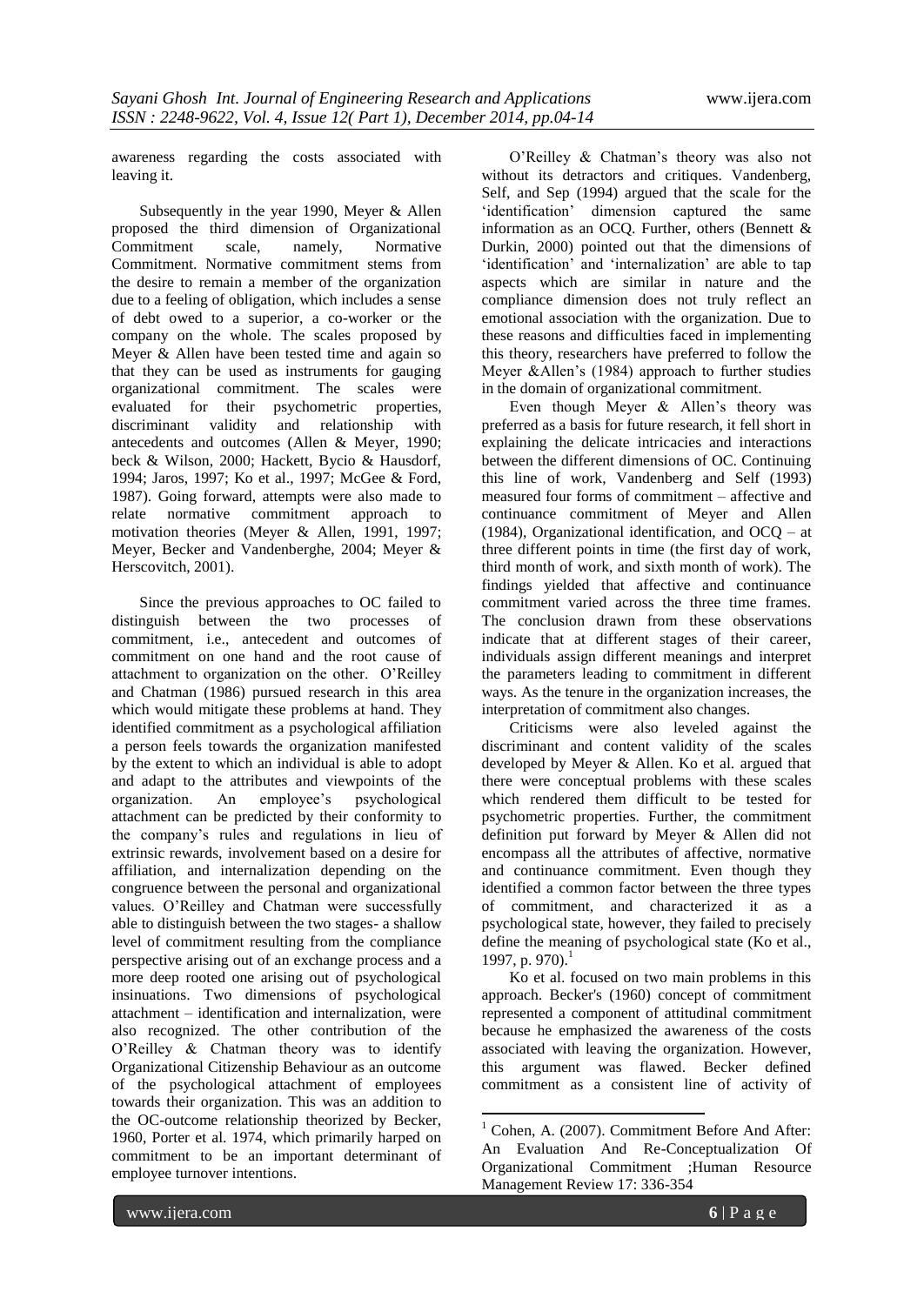maintaining membership in the organization and attempted to explain what caused this consistency. Therefore, Becker's view of commitment was more congruent with the behavioral rather than attitudinal approach of Porter and his colleagues. (Ko et al., 1997, p. 970).

Their second criticism focused on the relationship between affective commitment and normative commitment. Based on their findings that showed a lack of discriminant validity between the two concepts, Ko et al. (1997) concluded there is considerable conceptual overlap between NC and AC (e.g. affective commitment). It was unclear how NC can be conceptually separable from AC. (Ko et al., 1997, p. 971).

Because of the above mentioned problems, considerable conceptual work became necessary, and new measures were to be developed that would adequately assess the new conceptualizations. Meyer and Allen and their colleagues were aware of some of the problems associated with the threedimensional scales. Throughout the years, some changes in the scales were proposed and tested. For example, a shorter 6-item version of the three scales was advanced, a revised normative commitment scale was also proposed, and a two dimensional continuance commitment scale was also suggested (Meyer & Allen, 1997). Subsequently, major revisions in the continuance commitment scale were advanced (Powell & Meyer, 2004). While these changes did improve some of the psychometric properties of the scales, they posed a dilemma for researchers as to which version of the scales to use.

This paper argues that most of the approaches to OC developed so far have the potential to contribute to a better understanding of OC and thus cannot be ignored in any re-conceptualization of commitment. The strong relationship found between commitment and organizational citizenship behavior (Meyer et al., 2002) supports the usefulness of commitment in explaining other valuable outcomes in the workplace.

A need for giving more attention to the notion of time in the conceptualization of commitment was felt. The instability of the factor structures of commitment across different timeframes (Vandenberg & Self, 1993) suggested that employees had difficulty understanding the meaning

of the items typically included in measurements of commitment in different stages in their organizational career. Further, the role of normative commitment and continuance commitment needed to be reexamined in commitment conceptualizations. The high correlations between normative and affective commitment found in meta-analysis (Meyer et al., 2002), and the bi-dimensionality of continuance commitment suggested the need for modifications of these dimensions (Ko et al., 1997).

# **2.4 Model Based on Two Dimensions: Time and Style of Commitment**

All the above proposed theories suffered from some limitations and hence efforts were made to minimize these limitations by a theory which contended that organizational commitment is twodimensional- Instrumental and Affective. In addition, sharp difference was made between commitment propensity that developed before one"s entry into an organization and commitment attitudes that developed after one"s entry, i.e., the importance of time frame in development of organizational commitment.

On this basis, a four-component commitment model was suggested:

i) Commitment as an attitude:

The theory asserted that the intention to perform behaviour is determined by the individual's attitude towards performing the behavior and subjective norms held by the individual. Hence, attitude is the first antecedent of behavioural intention and behavioural intention refers to the likelihood that the individual will engage in the behaviour. Mowday, Porter and Steers (1982) pointed out the difference between attitudinal and behavioural commitment. According to them, attitudinal commitment focused on the process by which people came to think about their relationship with the organization. Behavioural commitment related to the process by which individuals became involved and associated with a certain organization and its dealings towards them. This distinction was subtle but important.

ii) Commitment as a two dimensional concept: Time and Nature:

The first dimension was the time of commitment- pre-entry and post-entry commitment to an organization. The second dimension differentiated between instrumental commitment and normative and affective commitment.

**First Dimension**: Time and Commitment: Pre-entry versus Post-entry

Employees, even before their engagement in an organization, develop an attitude in the socialization process and are influenced by personal values, beliefs, expectations about the job and prior

1

 $2^2$  Cohen, A. (2007). Commitment Before And After: An Evaluation And Re-Conceptualization Of Organizational Commitment; Human Resource Management Review 17: 336-354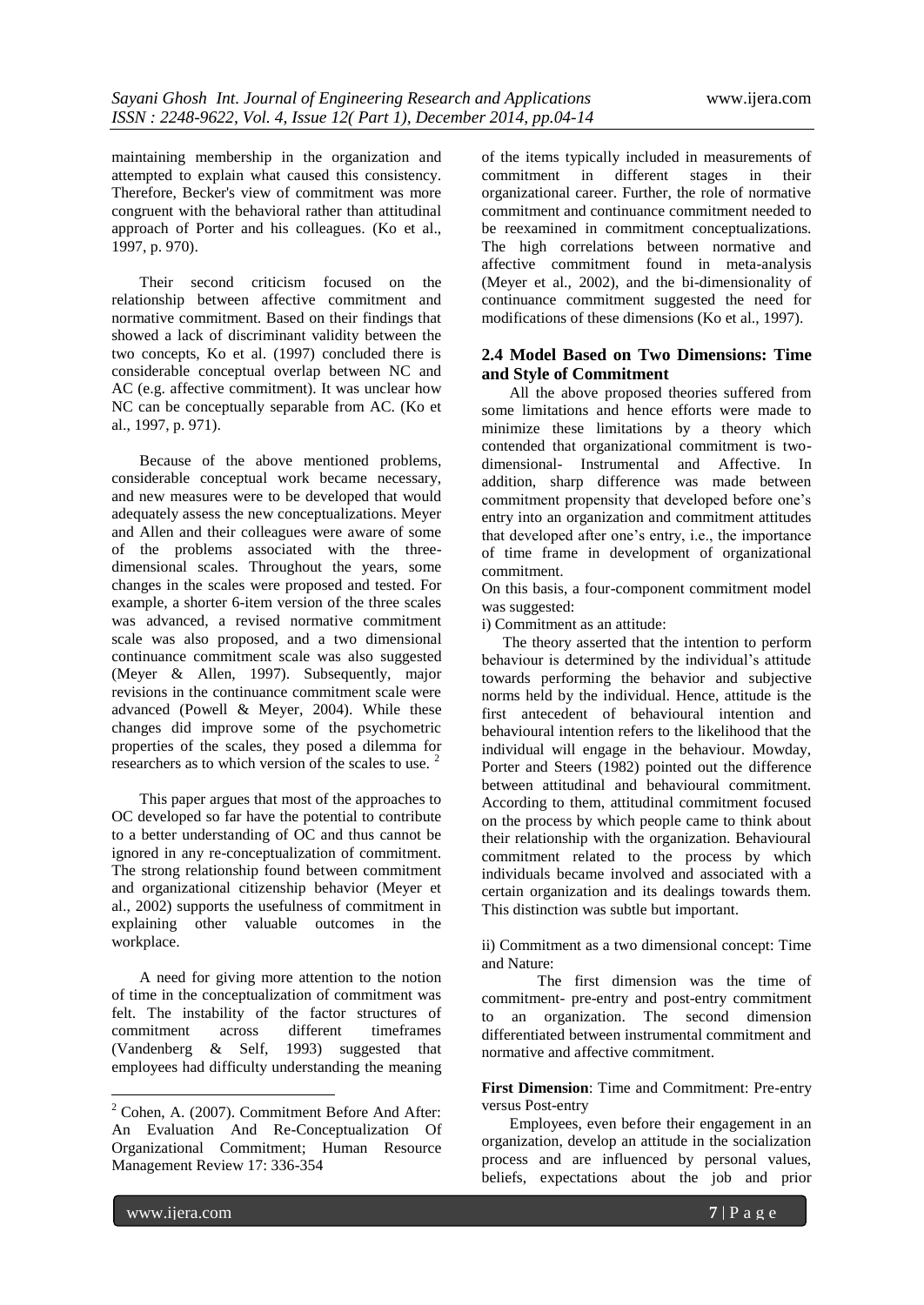experiences, if any. These attitudes are also defined as commitment propensity, which influences commitment to the organization developed after entry. Commitment propensity, is theoretical, develops prior to entry in the organization and higher levels of it are more likely to impact the actual commitment development after entry.

Normative commitment is better understood as a pre-entry commitment propensity, rather than postentry and develops during one"s socialization in one"s culture, family and surroundings. This is, therefore, inherent, in a general form and not specific to any organization.

Instrumental commitment reflects attachment based on a more tangible exchange relationship with the organization and is relevant to understanding the commitment of current employees. However, both commitments are influenced mainly by one"s organizational experiences.

Hence it is proposed: (1) Timing is a key element in commitment, creating two dimensions: pre-entry commitment propensity versus post-entry commitment. Commitment propensity indicated general propensity to be committed to the organization or job, while post-entry commitment dealt with actual commitment to the specific organization.

**Second Dimension**: The nature of commitment has two dimensions: Instrumental and Affective.

The instrumental nature of commitment is strongly tied to and is part of the motivational process, whereas the second dimension views commitment as a normative or affective process resulting from one"s early socialization or work experiences. The normative commitment can be described as the belief by an individual that one has a moral obligation to be loyal to the organization he is engaged in, as it is for one"s family, country etc. Some of the researchers like Argyle (1989) proposed that commitment could also be thought in two ways: calculative and affective commitment. Calculative commitment is analogous to instrumental commitment, while affective commitment corresponds to notion of moral involvement, i.e., a non-instrumental, emotional attachment to the organization through internalizing the values.

Instrumental form of commitment can be described as a lower level order of commitment, the normative and particularly the affective ones may be characterized as higher level orders of commitment.

This difference also related to transactional leadership and transformational leadership (Bass 1998). The former motivates the employees to perform through short term exchange of specific benefits and contributions that are monetary or economic in nature, while the latter which works more on relational contract refers to a long term exchange involving a mutually satisfying

relationship with open-ended arrangements that include socio-emotional as well as economic terms. This is, in short, a difference between status enhancement, advancement, higher pay, etc., on one hand and "life time commitment norms and values" according to Marsh & Mannari, who made a strong cultural differentiation by suggesting that "the status enhance is common in American culture, while the life-time commitment is more in Japanese society".

In short, these two dimensions, time (pre and post entry commitment) and basis (instrumental versus affective/normative) of commitment, provided the basic framework of the theory as under:

(2) The basis of commitment separates commitment into two dimensions - instrumental commitment, which is based on instrumental exchange, and normative and affective commitment which are based on psychological and the internalization of the goals and values of the organization.

#### **Commitment propensity** - Normative and Instrumental propensities:

Normative commitment is regarded, according to Meyer & Allen (1991) as normative propensity, defined as a general feeling of moral obligation toward the organization and employment in the organization. Normative propensity is relevant before one's entry into the organization. "As suggested by Angle and Lawson (1993), it represents commitment propensity, an inclination to be committed, and as such is best described as a personal value that acts as an antecedent to commitment" (Brown 1996). Hence, (3) Normative commitment propensity is a general moral obligation towards the organization that reflects the likelihood of becoming committed to it. In 1980 , Wiener and Varde argued that in business organizations, the primary mechanism is "motivation", because the essence of employees' 'involvement' and 'contract' with the organization is economic and incentiveoriented; in such settings rewards, particularly monetary ones, serve as "basic control mechanisms". This is instrumental commitment propensity, which is defines as a "general tendency to be committed to a given organization based on one"s expectation of benefits, compensation and remunerations from the specific organization, an expectation that such an exchange will be beneficial to the individual will lead to a high level of instrumental propensity. So, (4) Instrumental commitment propensity is desired for one's own general expectations about the quality of exchange with the organization. This exchange is based on the expected benefits and rewards one might receive from the organization.

#### **Instrumental and Affective Commitment**

When one begins employment in a given organization, two types of commitment start to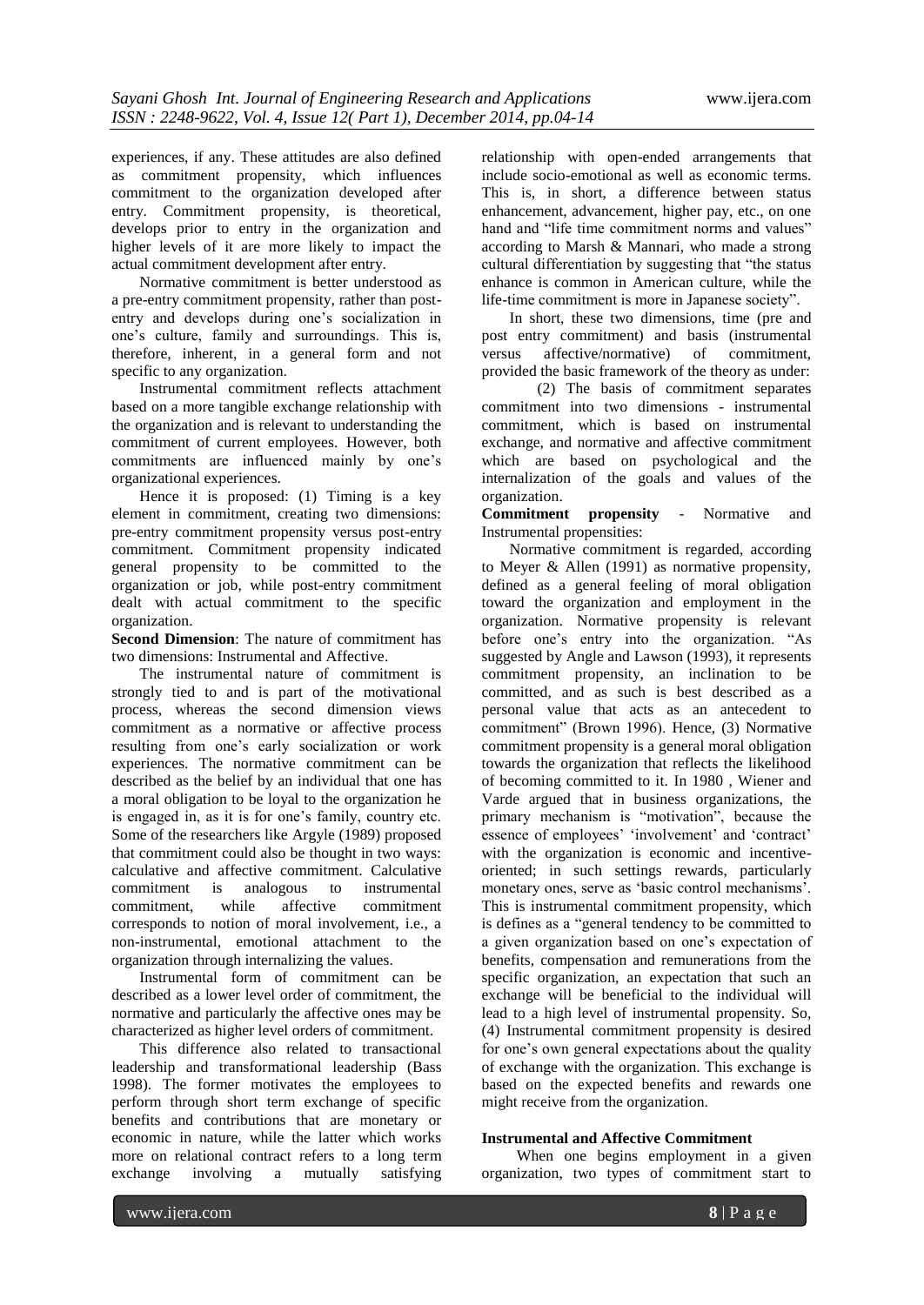develop, instrumental commitment and affective commitment. While the logic of these two commitments is similar to that of the instrumental and normative propensities, there is a difference in as much as while the latter are tendencies or inclinations, the former are concrete and based on practicalities, situational and organizational ones. In early commitment literature, Etzioni (1961) made a distinction between moral involvement and cumulative involvement. The first represents positive and intense orientation towards the organization, based on the organization"s goals, values, norms, etc. in contract, calculative involvement represents a less intense relationship, largely based on the exchange relationship, relationship based on benefits, rewards etc. Instrumental commitment is based on tangible exchange relationship and the attachment deepens on the perception of one"s contribution to the organization and rewards in exchange. Therefore, (5) Instrumental commitment is an attachment resulting from one"s perception of the quality of the tangible exchange between his/her contributions to the organization and the rewards that he/she receives.

In the early stages of one"s employment, the dominant commitment is the instrumental one. However, with passage of time and more information and understanding of the workplace, a deeper level of commitment, the affective one develops. This commitment will be characterized by feelings of identification, belonging and emotional involvement akin to affective commitment.

Affective commitment develops more slowly and generally later than the instrumental one, but it emphasizes the deep psychological attachment of the highly committee individuals. Therefore, (6) Affective commitment is a psychological attachment to the organization such that the strongly committed individual identifies with, is emotionally involved in, and feels a strong sense of belonging to the organization.

# **Model of the development of organizational commitment**

## **Pre-entry process of commitment:**

New employees entering organizations have different goals and values which they seek to satisfy through employment. The more congruence employees perceive between their values and beliefs and those of the organization, the stronger is their propensity to commit to the organization. So, (7) Normative commitment propensity will be strongly affected by personal characteristics such as personal values and beliefs. Contrary to this, (8) Instrumental commitment propensity will be strongly affected by the characteristics of job choice and expectations about the job. It flows from the above that, (9) An employee with high level of normative commitment

propensity is more likely to develop a high level of affective commitment. An employee with a high level of instrumental commitment propensity is more likely to develop a high level of instrumental commitment. As a corollary thereto, (10) instrumental commitment will be influenced by one"s experience in the organization regarding the quality of exchange (exchange in lieu of performance ) with the organizations and the way in which one's earlier expectation regarding this exchange were met.

The affective commitment will also be influenced by factors other than just purely tangible instrumental ones. Non-instrumental considerations are perceptions of justice, organizational support and transformational leadership which endow employees with more responsibility and treat them with more trust. This leads the employees to believe that the organization is committed to them, values them and treats them more equitably. The employees also feel inclined to reciprocate and with strong perceptions of organizational support would feel enthused to repay in terms of organizational commitment. Therefore, (11) Affective commitment will be influenced by factors such as transformational leadership, perceptions of justice and organizational support that represents higher order exchanges.

Organizational socialization is also an important ingredient to affect one"s instrumental and affective commitment. This socialization means inculcating in the new employee organizational culture, beliefs, value system, orientation and concern for the employees, this socialization process can influence the role orientation that the employees ultimately adopt. This process also influences affective commitment of the employees by providing information about the goals, objectives and ideals of the organization with which employees can identify themselves and feel encouraged to give their best. Therefore, (12) instrumental commitment and affective commitment will be positively influenced by organizational socialization tactics.

It can also be deduced quite logically that, (13) instrumental commitment will be positively influenced by affective commitment. (14) Affective and instrumental commitment will become an ingredient in the antecedents of commitment propensities and will affect these propensities.

From the above discussion and narrations it can be concluded that this theory regarding employee commitment takes into account the past theories and builds on that, in the following:

(i) It takes an attitudinal approach

(ii) It stresses that commitment is not static but has different meanings in different time-frames of an employee's career.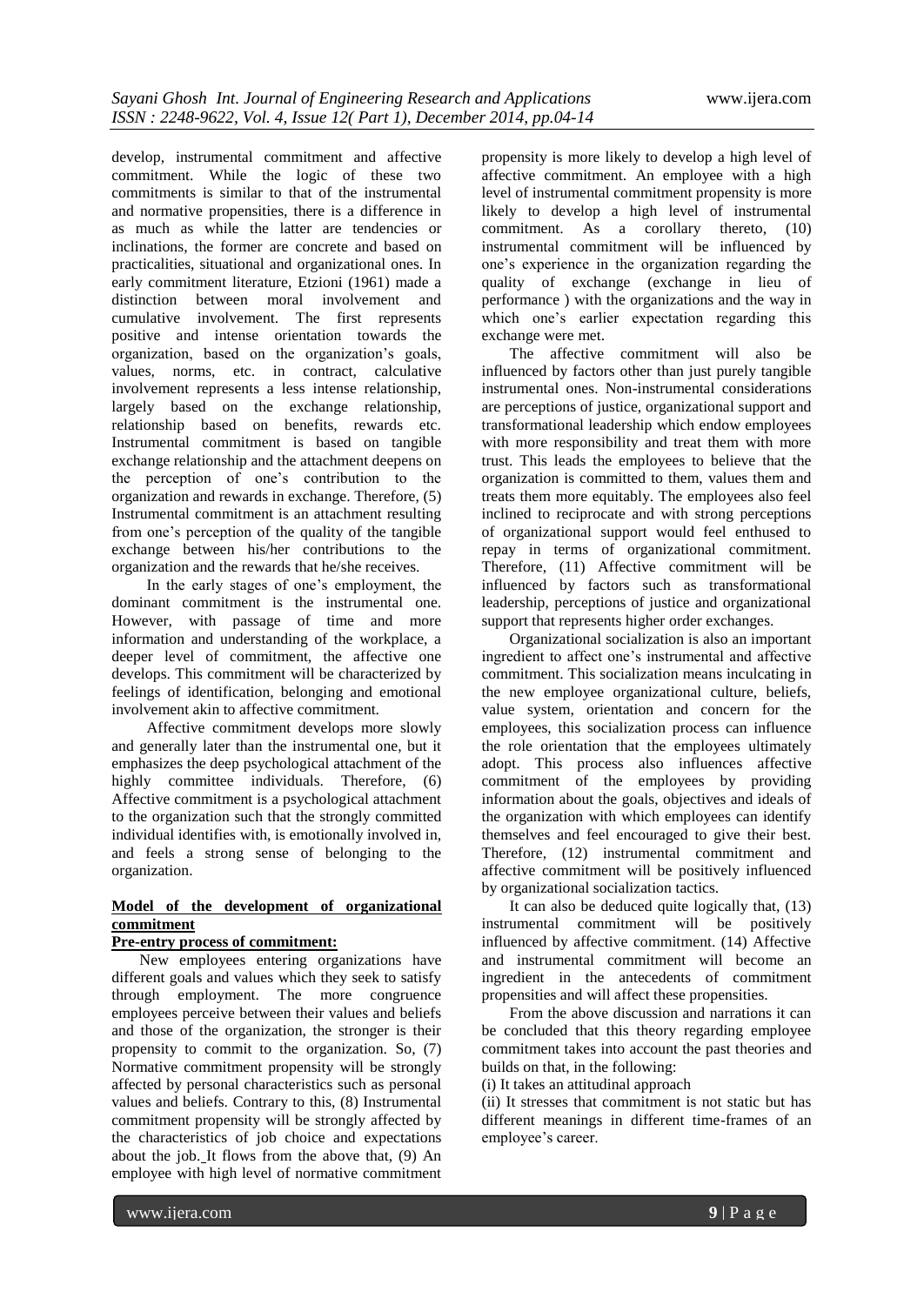(iii) It distinguishes between pre-entry commitment propensities and post-entry commitment of an employee to the organization.

(iv)The different bases of commitment have been distinctly articulated viz, affective commitment based on normative propensities of an individual and instrumental commitment.

This analysis clearly established a societal relationship of employees' commitment to an organization. This theory also brought into focus real-life practical issues like the difference between normative commitment propensity and affective commitment as a sequel to that, vis-à-vis instrumental commitment. Employees with a higher normative propensity in comparison to the instrumental committed ones needed less organizational socialization as they were premotivated. An important conclusion derived there from which has enormous practical implications was that " organizations that focus mainly in instrumental exchanges should be aware of the fact that their employees will develop a shallow level of commitment , not based on deep psychological attachment , and might be more vulnerable to voluntary turnover when exploring job offers with higher and better rewards".<sup>3</sup>

# **2.5 The Combined influence of AC, CC and NC Approach**

In 2009 Somers studied a sample of 288 hospital nurses. Their commitment profiles were compared to turnover intentions, job search behavior, work withdrawal (absenteeism and lateness) and job stress. Five empirically-derived commitment profiles emerged: highly committed, affective–normative dominant, continuance–normative dominant, continuance dominant, and uncommitted. Results indicated that the most positive work outcomes were associated with the affective–normative dominant profile which included lower turnover intentions and lower levels of psychological stress. There were no differences among the commitment groups for late coming, and the continuance–normative dominant group had the lowest levels of absenteeism. Somers suggested that future research should focus on the combined influence of commitment on work outcomes.<sup>4</sup> He proposed that commitment processes

<sup>3</sup> Cohen, A. (2007). Commitment Before And After: An Evaluation And Re-Conceptualization Of Organizational Commitment; Human Resource Management Review 17: Pages 336-354.

1

are very complex as it involves the human psyche and emotions. The relative levels of commitment for each employee affect how the psychological state of commitment is experienced. For example, when AC and NC are high, the potentially negative effects of CC are eased out because employees do not feel stuck in their organizations, but feel invested in them. In case of employee retention, potential negative effects of CC seem to be mitigated when AC and NC are also high. Studies of Somers (2009) are better directed toward exploring the combined influence of commitment on outcome variables especially those associated with employee retention and citizenship behavior. This is an extension of the O'Reilley & Chatman's theory that identified Organizational Citizenship Behaviour as an outcome of the psychological attachment of employees towards their organization in addition to the OCoutcome relationship theorized by Becker, 1960, Porter et al. 1974, which primarily harped on commitment to be an important determinant of employee turnover intentions.

# **2.6 The Era of Multiple Commitments**

Lack of emphasis on an individual's own experience of being committed emerged as a major loophole in the commitment literature. Definitions and approaches of commitment have evolved from reviews of the literature and hybridizations of previous definitions. Since researchers had not involved the subjects directly (or even indirectly) for their own perceptions and definitions of commitment, current measures of commitment were inadequate to throw light upon the way people in organizations experienced their own attachments to organizational life. Development and progress in commitment research therefore, should include an attempt to understand commitment from the standpoint of the individual. Organizational commitment can be viewed as a collection of multiple commitments to various groups that comprise the organization. A multiple commitments perspective strongly suggests that the commitment experienced by any one individual may differ markedly from that experienced by another. One individual's "organizational commitment" may stem from the perception that the organization is dedicated to high quality products at a reasonable price; another person's commitment may depend on the individual's belief that the organization advocates humanistic values towards employees. A global measure of organizational commitment reveals both employees to be equally committed to the organization, yet the focus of the two commitments is entirely different. A multiple commitments approach aids in organizational diagnosis and

1

<sup>4</sup> The Combined Influence Of Affective, Continuance And Normative Commitment On Employee Withdrawal [Mark John Somers](http://www.sciencedirect.com/science/article/pii/S0001879108000985) [Journal of](http://www.sciencedirect.com/science/journal/00018791)  [Vocational Behavior](http://www.sciencedirect.com/science/journal/00018791) [Volume 74, Issue 1,](http://www.sciencedirect.com/science/journal/00018791/74/1) February 2009, Pages 75–81.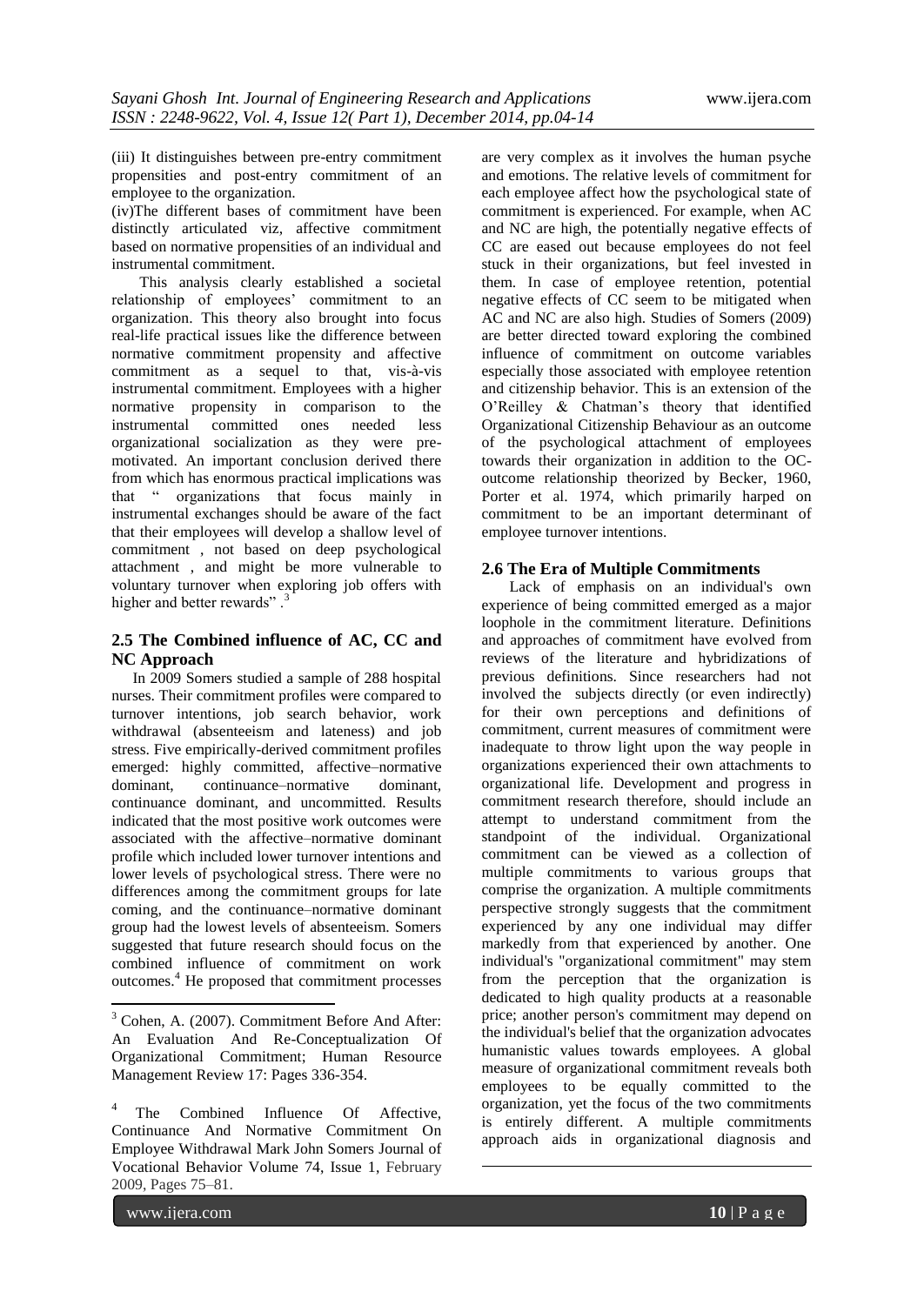intervention procedures that could pinpoint the strength, presence, or absence of particular commitments. Knowledge of the source(s) or type(s) of commitment that is largely responsible for the individual's investment in organizational membership allows for the prediction of changes in commitment levels. Especially in today"s dynamic global market scenario, as organizations enter new markets they experience changes in the composition of top management, and as they face changing competitive or governmental constraints, different goal orientations on the part of top managers may evolve. The goals and values of one group may become more prominent, and organizational resources may be diverted into satisfying the goals and values of a previously neglected group.

When this happens, individuals who were primarily committed to the goals of now-slighted groups may experience decreased commitment to the organization as a whole, because the degree of commitment experienced depends on the strength of the individual's identification with the relevant community. When organizations pursue conflicting goals of multiple constituencies, individuals who are committed to these constituencies may suffer from conflicts over the direction that their energies and loyalties should take. Commitment to one group may imply the necessary abandonment of other identifications with other groups. Individuals may attempt to resolve these conflicts by withdrawing from the organization, and thus continued relationships between commitment and turnover could be expected. However, this would result not from decreased organizational commitment per se, but from the conflict engendered by too many intense organizational commitments.

Individual conflict resolution styles would play a major role in determining the commitmentswithdrawal relationship. The concept redundancy that has characterized organizational commitment may be decreased when commitment is conceptualized and measured as a multifaceted construct that possesses multiple foci. Global organizational commitment demonstrates disturbingly high statistical overlap with concepts such as job involvement, job attachment, and career satisfaction (Morrow, 1983). It is therefore safe to suggest that specific commitments to particular goal orientations may demonstrate less redundancy with other concepts than has been true for measures of global commitment in the past.

It has been argued that current approaches to organizational commitment ignore the multifaceted conceptions of organization that have been prominent among organizational theorists. Commitment should be re-theorized to reflect multiple commitments of the multiple groups that constitute the organization by incorporating a macro

perspective on organizations, coupled with reference group and role theories. This approach steers the natural development of OC from a general to a more specific orientation. It presents commitments in a way that may be more closely aligned to individuals' actual experiences in organizations, raises questions about the relationship between conflict and commitments.

## **III. CONCLUSION**

After reviewing the literature available, it may be concluded that most of the approaches to OC developed so far have the potential to contribute to a better understanding of OC and thus cannot be ignored in any re-conceptualization of commitment. The criticism leveled against these approaches can be used as a basis for furthering the scope of research in organizational commitment. From review of the existing theories, it also emerges that a multidimensional approach towards OC needs to be adopted. It is multi-faceted and hence needs to take into cognizance the organization and also an individual"s perspective. Since commitment has both attitudinal and behavioural implications, it is paramount to come out with a proposition which tries to delve deeper into the psyche of the individual and their interactions with their organization.

## **REFERENCES**

- [1] Abegglen, J. C. (1958). The Japanese Factory. New York: The Free Press.
- [2] Allen, N. J., & Meyer, J. P. (1990). The Measurement and Antecedents of Affective, Continuance and Normative Commitment to The Organization. Journal of Occupational Psychology, 63, 1−18.
- [3] Alutto, J. A., Hrebiniak, L. G., & Alonso, R. C. (1973). On Operationalizing The Concept of Commitment. Social Forces, 51, 448−454.
- [4] Angle, H. L., & Lawson, M. B. (1993). Changes In Affective and Continuance Commitment in Times Of Relocation. Journal of Business Research, 26, 3−16.
- [5] Argyle, M. (1989). The Social Psychology Of Work. London: Penguin.
- [6] Ashforth, B. E.,& Saks, A. M. (1996). Socilization Tactics: Longitudinal Effects on Newcomer Adjustment. Academy of Management Journal, 39, 149−178.
- [7] Bass, B. M., Avolio, B. J., Jung, D. I., & Berson, Y. (2003). Predicting Unit Performance by Assessing Transformational and Transactional Leadership. Journal of Applied Psychology, 88, 207−218.
- [8] Beck, K., & Wilson, C. (2000). Development Of Affective Organizational Commitment: A Cross-Sequential Examination Of Change With Tenure.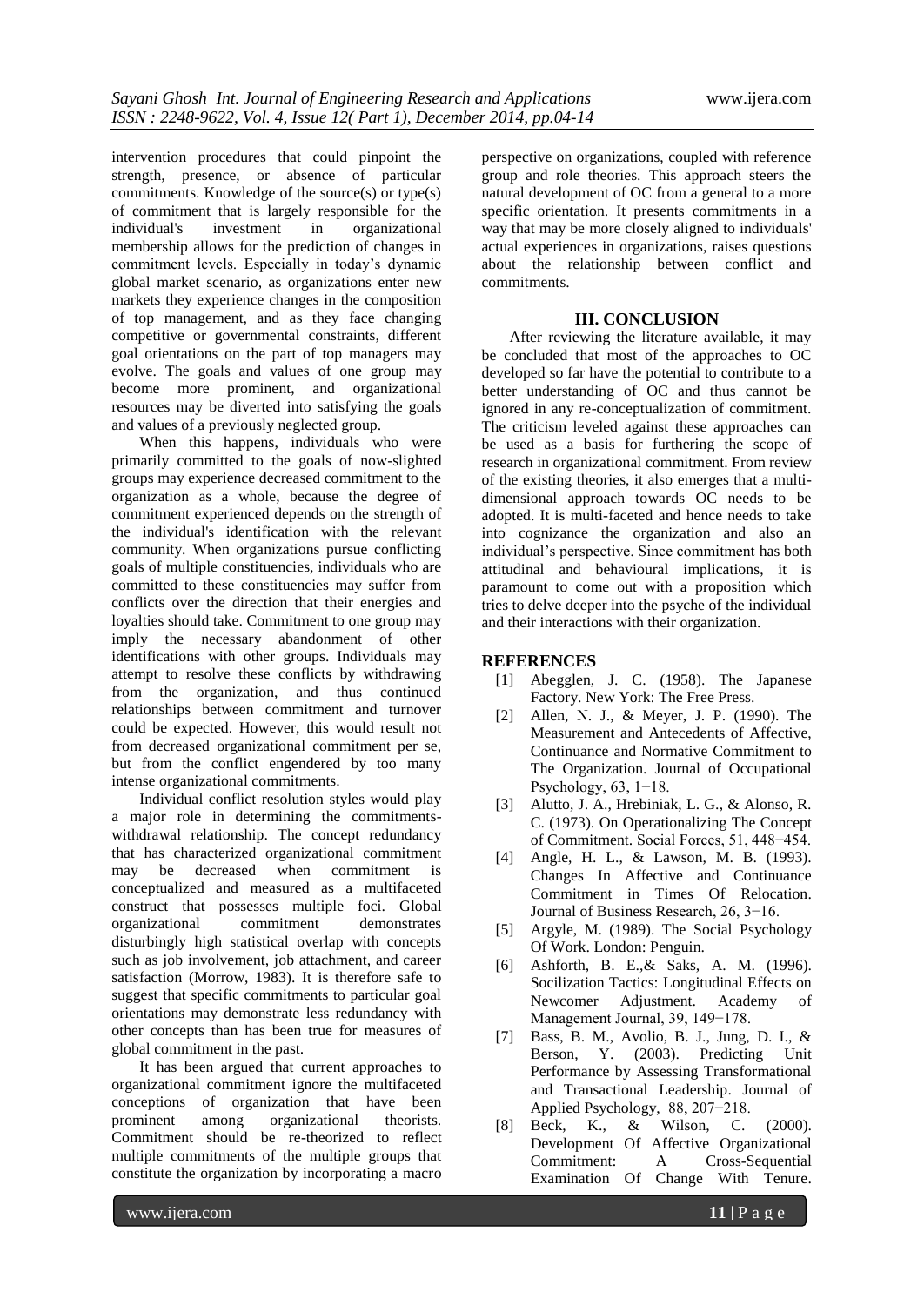Journal of Vocational Behavior, 56, 114−136.

- [9] Beck, K., &Wilson, C. (2001). Have We Studied, Should We Study, And Can We Study the Development of Commitment? Methodological Issues and the Developmental Study of Work-Related Commitment. Human Resource Management Review, 11, 257−278.
- [10] Becker, H. S. (1960). Notes On The Concept Of Commitment. American Journal of Sociology, 66, 32−40.
- [11] Bennett, H., & Durkin, M. (2000). The Effects of Organizational Change on Employee Psychological Attachment. Journal of Managerial Psychology, 2, 126−147.
- [12] Brown, R. B. (1996). Organizational Commitment: Clarifying The Concept And Simplifying The Existing Construct Typology. Journal of Vocational Behavior, 49, 230−251.
- [13] Cohen, A. (2003). Multiple Commitments In The Workplace: An Integrative Approach. Mahwah, NJ: Lawrence Erlbaum Associates.
- [14] Cohen, A. (2006). An Examination Of The Relationship Between Commitments And Culture Among Five Cultural Groups Of Israeli Teachers. Journal of Cross-Cultural Psychology, 38, 34−49.
- [15] Cooper-Hakim, A., & Viswesvaran, C. (2005). The Construct Of Work Commitment: Testing An Integrative Framework. Psychological Bulletin, 131, 241−259.
- [16] Epitropaki, O., & Martin, R. (2005). The Moderating Role Of Individual Differences In The Relation Between Transformational/Transactional Leadership Perceptions And Organizational Identification. The Leadership Quarterly, 16, 569−589.
- [17] Etzioni, A. (1961). A Comparative Analysis Of Complex Organizations. New York: Free Press.
- [18] Fishbein, M. (1967). Attitude and the Prediction of Behavior. In M. Fishbein (Ed.), Readings in Attitude Theory and Measurement. New York: Wiley.
- [19] Fishbein, M., & Ajzen, I. (1975). Belief, Attitudes, Intention and Behavior. Reading, MA: Addison Wesley.
- [20] Fullagar, C., Gordon, M. E., Gallagher, D. G., & Clark, P. F. (1995). Impact Of Early Socialization On Union Commitment And Participation: A Longitudinal Study. Journal of Applied Psychology, 80, 147−157.
- [21] Ganzach, Y., Pazy, A., Ohayun, Y., & Brainin, E. (2002). Social Exchange And Organizational Commitment: Decision-Making Training For Job Choice As An Alternative To The Realistic Job Preview. Personnel Psychology, 55, 613−637.
- [22] Gordon, M. E., Philpot, W. J., Burt, E. R., Thompson, A. C., & Spiller, E. W. (1980). Commitment to the Union: Development Of A Measure And An Examination Of Its Correlates. Journal of Applied Psychology, 65, 479−499.
- [23] Hackett, D. R., Bycio, P., & Hausdorf, P. (1994). Further Assessment of Meyer's and Allen's (1991) Three-Component Model Of Organizational Commitment. Journal of Applied Psychology, 79, 15−23.
- [24] Herzberg, F., Mausner, B., & Snyderman, B. (1959). The Motivation to Work. New York: John Wiley.
- [25] Hofstede, G. (1980). Culture's Consequences: International Differences in Work-Related Values. Beverly Hill, CA: Sage.
- [26] Hu, C., Lee, C., & Rousseau, D. M. (2004). Psychological Contract and Organizational Citizenship Behavior in China: Investigating Generalizability And Instrumentality. Journal of Applied Psychology, 89, 311−321.
- [27] Iverson, S. (1999). An Event History Analysis of Employee Turnover: The Case of Hospital Employees in Australia. Human Resource Management Review, 9, 397−418.
- [28] Jaros, S. J. (1997). An Assessment Of Meyer And Allen's (1991) Three-Component Model Of Organizational Commitment And Turnover Intentions. Journal of Vocational Behavior, 51, 319−337.
- [29] Kagan, J. (1958). The Concept Of Identification. Psychological Review, 65, 296−305.
- [30] Ko, J. W., Price, J. L., & Mueller, C. W. (1997). Assessment of Meyer And Allen's Three-Component Model Of Organizational Commitment In South Korea. Journal of Applied Psychology, 82, 961−973.
- [31] Loi, R., Hang-Hue, N., & Foley, S. (2006). Linking Employees' Justice Perceptions To Organizational Commitment And Intention To Leave: The Mediating Role Of Perceived Organizational Support. Journal of Occupational and Organizational Psychology, 79, 101−120.
- [32] Lee, T. W., Ashford, S. J., Walsh, J. P., & Mowday, R. T. (1992). Commitment Propensity, Organizational Commitment, and Voluntary Turnover: A Longitudinal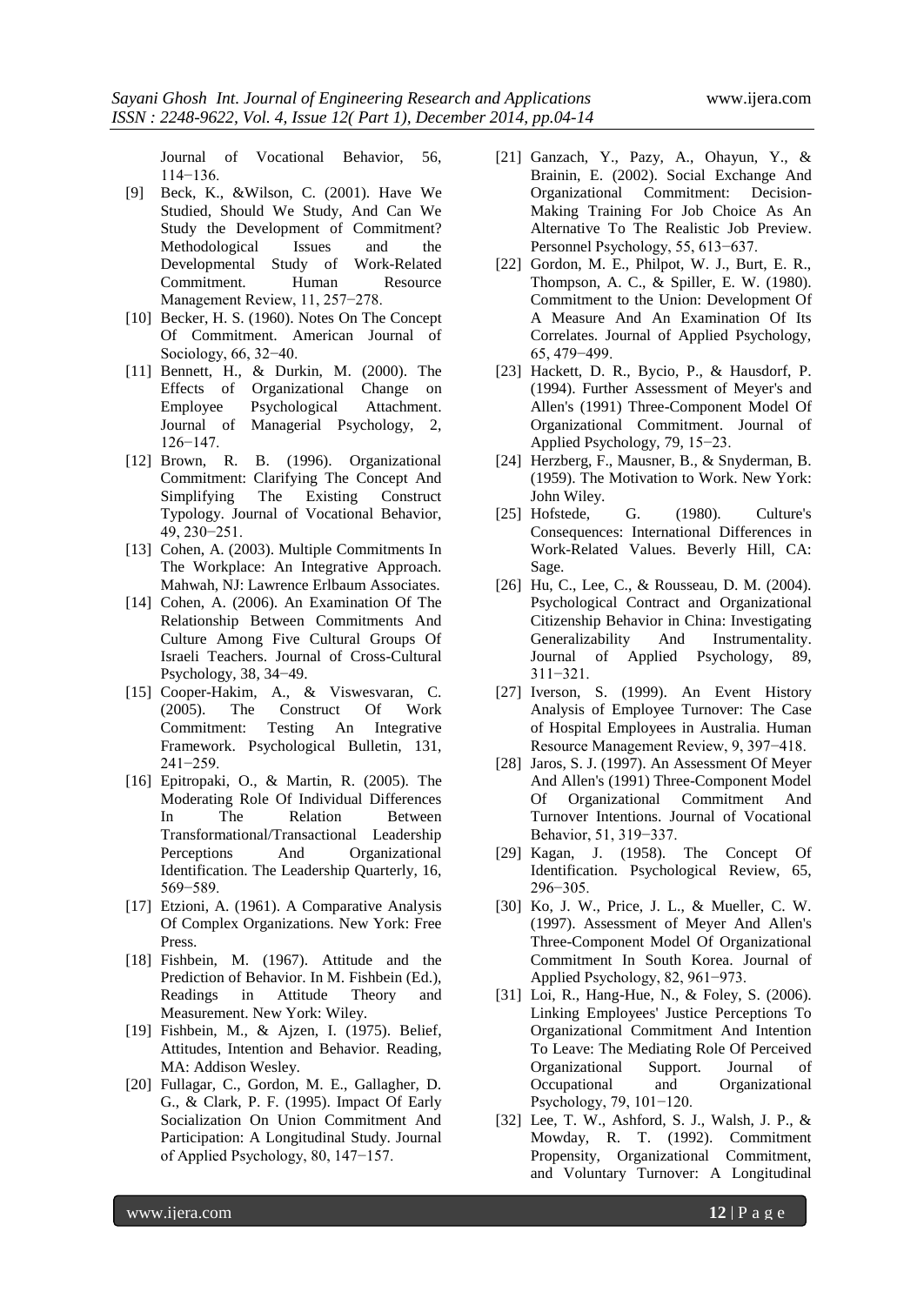Study of Organizational Entry Processes. Journal of Management, 18, 15−32.

- [33] Lincoln, J. R., & Kalleberg, A. L. (1985). Work Organization And Workforce Commitment: A Study Of Plants And Employees In The U.S. And Japan. American Sociological Review, 50, 738−760.
- [34] Luthans, F., McCaul, H., & Dodd, N. G. (1985). Organizational Commitment: A Comparison Of American, Japanese And Korean Employees. Academy of Management Journal, 28, 213−219.
- [35] Marsh, R. M., & Mannari, H. (1972). A New Look At Lifetime Commitment In Japanese Industry. Economic Development and Cultural Change,20, 611−630.
- [36] Marsh, R. M., & Mannari, H. (1977). Organizational Commitment And Turnover: A Prediction Study. Administrative Science Quarterly, 22, 57−75.
- [37] Mathieu, J. E., & Zajac, D. M. (1990). A Review and Meta-Analysis of the Antecedents, Correlates and Consequences Of Organizational Commitment. Psychological Bulletin, 108, 171−194.
- [38] McGee, G. W., & Ford, R. C. (1987). Two (Or More) Dimensions of Organizational Commitment: Reexamination of The Affective And Continuance Commitment Scales. Journal of Applied Psychology, 72, 638−642.
- [39] Meyer, P. J., & Allen, J. N. (1984). Testing The Side-Bet Theory Of Organizational Commitment: Some Methodological Considerations. Journal of Applied Psychology, 69, 372−378.
- [40] Meyer, P. J., & Allen, J. N. (1991). A Three-Component Conceptualization Of Organizational Commitment. Human Resource Management Review, 1, 61−89.
- [41] Meyer, P. J., & Allen, J. N. (1997). Commitment in the Workplace: Theory, Research, And Application. Thousand Oaks, CA: Sage.
- [42] Meyer, P. J., Allen, J. N., & Smith, C. A. (1993). Commitment to Organizations and Occupations: Extension and Test of a Three-Component Conceptualization. Journal of Applied Psychology, 78, 538−551.
- [43] Meyer, P. J., Becker, T. E., & Vandenberghe, C. (2004). Employee Commitment and Motivation. Journal of Applied Psychology, 89, 991−1007.
- [44] Meyer, P. J., & Herscovitch, L. (2001). Commitment in the Workplace: Toward A General Model. Human Resource Management Review, 11, 299−326.
- [45] Meyer, P. J., & Smith, C. A. (2000). HRM Practices and Organizational Commitment: A Test of A Mediation Model. Canadian Journal of Administrative Sciences, 17, 319−331.
- [46] Meyer, P. J., Stanley, D. J., Herscovitch, L., & Topolnytsky, L. (2002). Affective, Continuance, And Normative Commitment to the Organization: A Meta-Analysis Of Antecedents, Correlates, And Consequences. Journal of Vocational Behavior, 61, 20−52.
- [47] Morrow, P. C. (1993). The Theory and Measurement Of Work Commitment. Greenwich, CT: Jai Press Inc.
- [48] Mowday, R. T., Porter, L. M., & Steers, R. M. (1982). Employee-Organizational Linkage. New York: Academic Press.
- [49] Mowday, R. T., Steers, R. M., & Porter, L. M. (1979). The Measurement of Organizational Commitment. Journal of Vocational Behavior, 14, 224−247.
- [48] Near, J. P. (1989). Organizational Commitment among Japanese and U.S. Workers. Organization Studies, 10, 281−300.
- [49] O'Reilly, C. A., & Chatman, J. (1986). Organizational Commitment and Psychological Attachment: The Effects of Compliance, Identification and Internalization on Prosocial Behavior. Journal of Applied Psychology, 71, 492−499.
- [50] Pierce, J. L., & Dunham, R. B. (1987). Organizational Commitment: Pre-Employment Propensity And Initial Work Experiences. Journal of Management, 13, 163−178.
- [51] Porter, L. W., Steers, R. M., Mowday, R. T., & Boulian, P. V. (1974). Organizational Commitment, Job Satisfaction And Turnover Among Psychiatric Technicians. Journal of Applied Psychology,59, 603−609.
- [52] Powell, D. M., & Meyer, J. P. (2004). Side-Bet Theory And The Three-Component Model Of Organizational Commitment. Journal of Vocational Behavior, 65, 157−177.
- [53] Riketta, M., & Van Dick, R. (2005). Foci Of Attachments In Organizations: A Meta-Analytic Comparison Of The Strength And Correlates Of Workgroup Versus Organizational Identification And Commitment. Journal of Vocational Behavior, 67, 490−510.
- [54] Ritzer, G., & Trice, H. M. (1969). An Empirical Study Of Howard Becker's Side-Bet Theory. Social Forces, 47, 475−479.